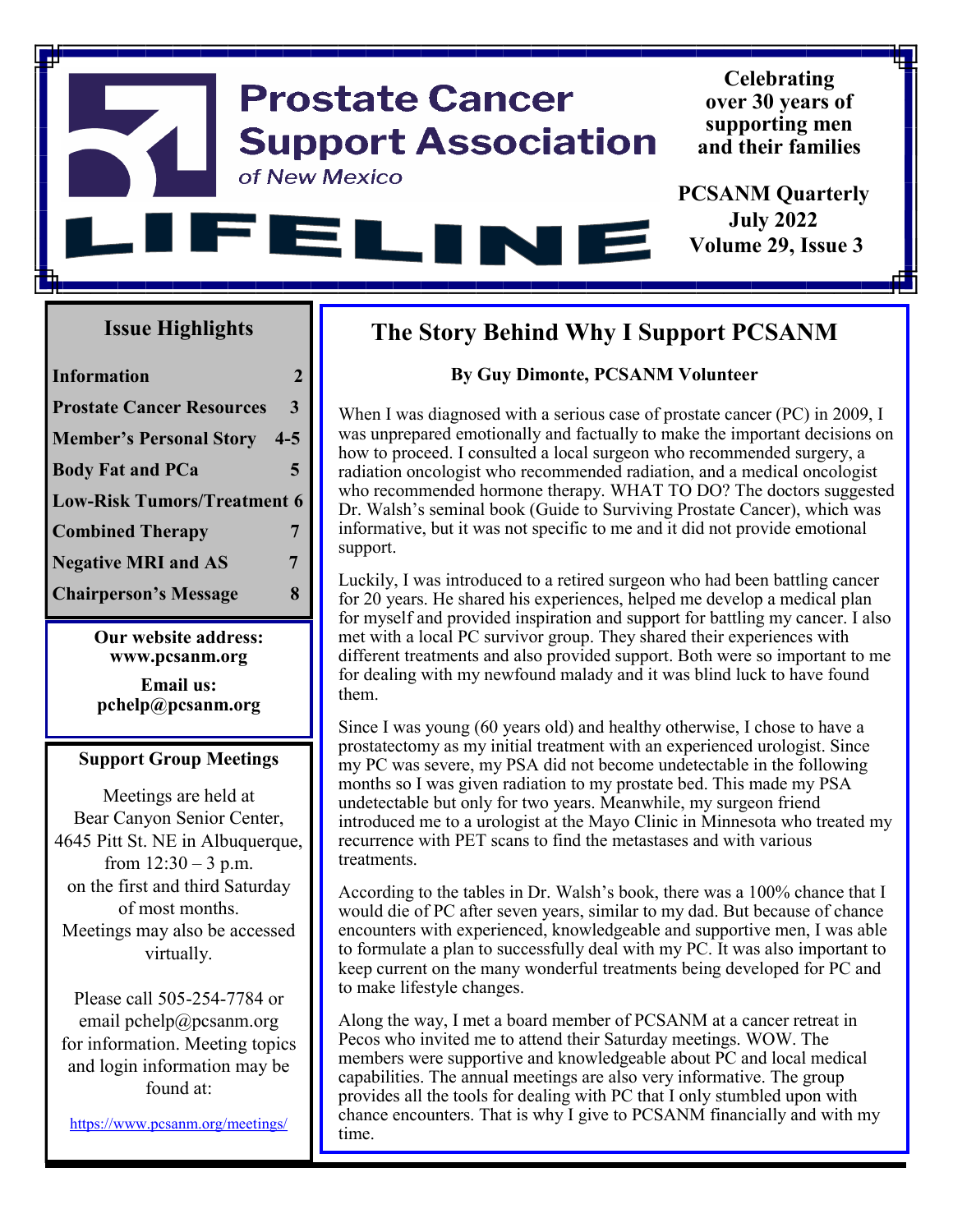### **July 2022 PCSANM LIFELINE Page 2**

### **PLEASE SUPPORT PCSANM!**

Online: [www.pcsanm.org/donate](https://www.pcsanm.org/donate/)

or

By check: PCSANM 2533 Virginia St. Ste. C Albuquerque, NM 87110

### **Board Members**

**Rod Geer, Chairperson Charles Rowland, Vice-Chairperson David Turner, Treasurer Audrey Sniegowski, Secretary Gene Brooks, Programs Coordinator Lawrence Benson Kat Lopez Michael Weinberg Phil York**

| <b>Prostate Cancer Support Contacts Around the State</b> |                                               |                                        |
|----------------------------------------------------------|-----------------------------------------------|----------------------------------------|
| <b>City</b>                                              | Contact                                       | <b>Phone</b>                           |
| <b>Clovis</b>                                            | <b>Kim Adams</b>                              | $(575) 769 - 7661$                     |
| Farmington                                               | <b>Deb Albin</b>                              | $(505)$ 609-6089                       |
| <b>Los Alamos</b>                                        | <b>Randy Morgan</b>                           | $(505)$ 672-3486                       |
| <b>Las Cruces</b>                                        | <b>John Sarbo and</b><br><b>Ron Childress</b> | $(915) 503 - 1246$<br>$(602)$ 312-9289 |
| <b>Silver City</b>                                       | <b>Herb Trejo</b>                             | $(575) 574 - 0225$                     |
| Santa Fe                                                 | <b>Guy Dimonte</b>                            | $(505)$ 699-2139                       |

#### **DISCLAIMERS:**

**PCSANM gives education, information and support, not medical advice. Please contact your physician for all your medical concerns.** 

**No copyrighted material belonging to others is knowingly used in this publication without permission. If any is inadvertently used without permission, please contact our office.**

**Articles are selected from a variety of sources to give as wide a range of content as possible. PCSANM does not endorse or approve, and assumes no responsibility for, the content, accuracy, or completeness of the information presented.**

#### **PCSANM** *Lifeline*

**A quarterly newsletter addressing issues of prostate cancer**

**Months Published:**

**January April July October**

#### **PUBLISHER**

**The Prostate Cancer Support Association of New Mexico, Inc. 2533 Virginia St NE, Suite C Albuquerque, NM 87110**

**(505) 254-7784 (505) 254-7786 Fax (800) 278-7678 (toll free in NM)**

> **Office and Library Hours: Monday-Thursday 10 a.m. - 2 p.m. (Subject to Change)**

**EMAIL pchelp@pcsanm.org**

**VISIT OUR WEBSITE http://www.pcsanm.org**

**www.Facebook.com/ ProstateCancerSupportNM** 

**Twitter #ProstateSupportNM** 

**FACEBOOK Rod Geer**

> **EDITOR Rod Geer**

**MEETINGS Gene Brooks**

**PROGRAM MANAGER Ann Weinberg**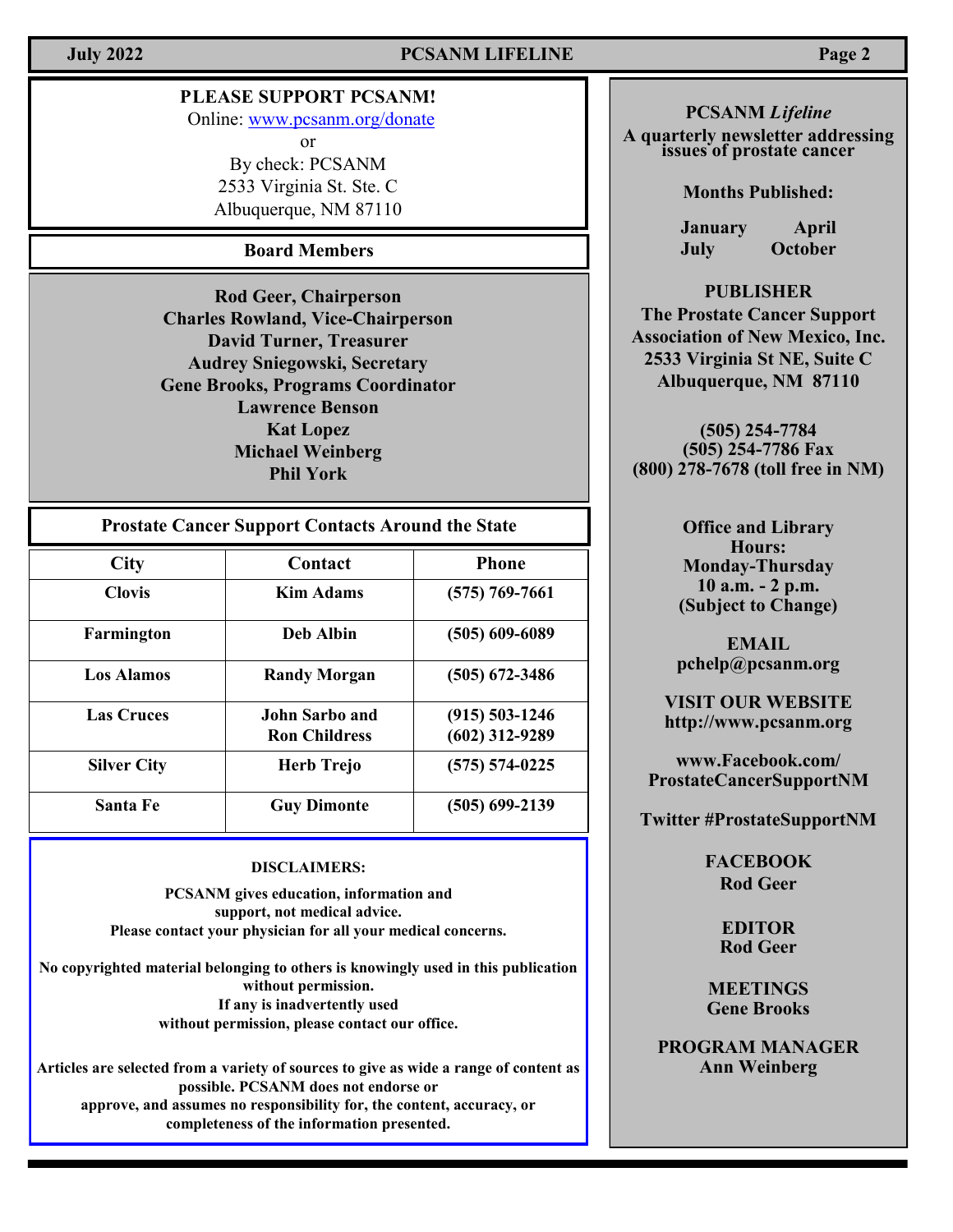## **ZERO – The End of Prostate Cancer (PCa) Prostate Cancer Support Programs and Direct Resources for Those Impacted by Prostate Cancer**

### **ZERO360: Comprehensive Patient Support**

1-844-244-1309 (Toll-Free)<zerocancer.org/zero360>

Zero360 is a free, comprehensive patient support service that helps patients navigate insurance, find financial aid resources, connect with support services, and secure access to care. ZERO's experienced case managers are ready to help men and their families through their personal prostate cancer journeys.

#### **Us TOO Support Groups**

#### <zerocancer.org/supportgroups>

Us TOO Support Groups offer in-person and virtual support. These groups meet regularly to provide peer support, resources, and education to empower men to make informed decisions on testing, treatment, and management of side effects. Groups are also available for special interests, including: Veterans, Black Men, Gay Men and their partners (All LGBTQIA+ welcome), Caregivers, Spanish Language, Deaf Men, and others.

#### **Online Support Services**

A variety of online support services are available to help men affected by prostate cancer and their loved ones to connect with others who are going through, or have gone through, similar situations. ZERO Connect is a Facebook-based support group for participants to share stories, ask questions, and connect. The Inspire Online Support Community [\(ustoo.inspire.com\)](ustoo.inspire.com) connects patients, families, friends, and caregivers to enhance the quality of life for all those affected by prostate cancer.

#### **Peer Support**

MENtor is a peer support network at **<zerocancer.org/mentor>** for anyone who has received a prostate cancer diagnosis or has experienced a recurrence. ZERO's trained, volunteer MENtors represent many different prostate cancer journeys and have a wealth of insights to share based on their experiences. The ZERO Caregiver Connector Program at **[zerocancer.org/caregiver](zerocancer.org/caregiver-connector)-connector** matches prostate cancer caregivers with others who have been in similar situations. Both MENtor and Caregiver Connectors provide valuable one-on-one support customized to meet individual needs.

#### **Educational Resources**

#### <zerocancer.org>

Covering awareness, early detection, screening, treatment and side effects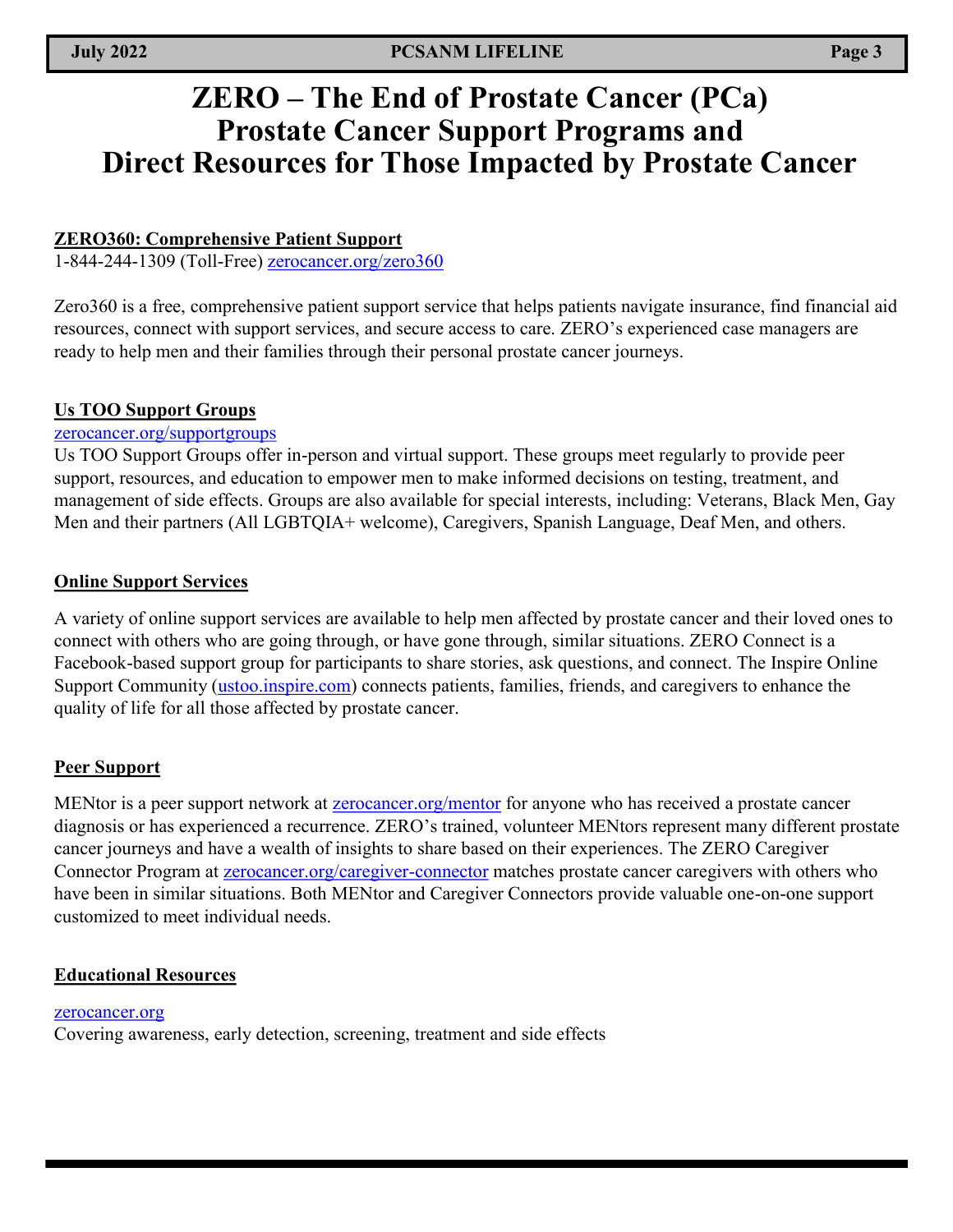# **Maintaining Physical Fitness During Hormone Therapy: A Personal Account**

Lawrence Benson, PCSANM Board Member

I didn't really start to learn much about prostate cancer and its treatments until attending PCSANM's annual conference at the Sandia Prep School in November 2018 and many of its bi-monthly meetings since then. The knowledge I keep gaining is why I find it well worth making regular contributions to this valuable and potentially life-saving organization.

Here's my story. In July 2016, at the age of 72, I got the bad news that my Prostate Specific Antigen (PSA) level had more than tripled from 3.84 in 2014 to 14.0. A subsequent biopsy revealed an aggressive cancer with a Gleason score of 9, and I was referred for external beam radiation at the UNM Comprehensive Cancer Center. In November 2016, I received the first of what has become 16 androgen deprivation therapy (ADT) injections with 11.25 mg of Trelstar, which dramatically lowered my PSA to 1.08 by January 2017. I then got a second Trelstar injection and began two months (39 sessions) of intensity modulated radiation therapy. Except for a stubborn case of proctitis (which would take another article to describe), I was feeling well after the radiation and continued my normal physical activities. I don't know what my previous testosterone levels had been, but in July 2017 it was measured at 287 ng/dL (well below the normal). For the rest of the year, I was hopeful that I might be finished with ADT to allow my testosterone to keep increasing.

By June 2018, however, my PSA had climbed to 2.40, so I began getting Trelstar injections every 6 months. This put me on a two-year roller coaster ride of rising and falling PSA and testosterone numbers. In June 2019, shortly after an Axumin PET scan revealed some suspicious activity in the prostate area, a blood test showed testosterone at 323 along with a PSA of 3.07. Placed under the care of a medical oncologist in July 2019, I began my current regimen of quarterly 22.5 mg Lupron injections. These successfully kept my PSA below 1.0 until the final three months of 2021, when it more than doubled to 1.94. That was evidence the cancer cells were becoming castrateresistant, so my oncologist began supplementing ADT with daily tablets of Nubeqa (Darolutamide), the newest androgen receptor inhibitor. This lowered my PSA to 0.74 in March and to only 0.16 by June 2022!

When I had to begin quarterly ADT injections, I knew I would have to adjust not only to "Low-T," but to living with virtually "No-T" ( $\leq 07$  ng/dL). Some of the common physiological side effects are losing muscle mass and bone density, gaining fat, and suffering from fatigue. I've always had a scrawny physique and was not much of an athlete. But ever since a stint in the Army, I've kept myself in pretty good aerobic condition by fast walking, jogging, cycling, and hiking in mountainous terrain (including every trail in the Sandias) and also doing simple exercises such as pullups and pushups. After learning about the value of weight-bearing exercises in my early 50s, I also began working out two or three times a week with a set of dumbbells and a weightlifting bench.

It was therefore fortuitous, twenty years later, that I didn't need to start from scratch in using weights to help cope with extended ADT. I did, however, increase the frequency and variety of exercises. Here's the schedule I've obsessively followed almost every day for the last several years, starting with the weightlifting.

First day: (1) four sets of 15 knee bends (for legs), alternating with three sets of 10-12 bench presses (for upper body), both using two 40-pound dumbbells; (2) three sets of 12-15 flyers ("wing-spreads") lying on back using two 35-pound dumbbells (for pectorals) alternating with three sets of 7-10 reverse flyers lying on my stomach using two 15-pound dumbbells (for triceps and upper back); (3) three sets of 10-12 curls using two 25-pound dumbbells (for biceps); and (4) three sets of 12 reverse lifts with each arm using a 25-pound dumbbell (for rotator cuffs), which involves lying face down on a sofa with padded armrests to brace against with head and feet.

Second day: Three sets of 50 pushups and three sets of 4 pullups using a chinning bar. (Disclaimer: My form might not satisfy a military drill sergeant.)

**See Most, page 5**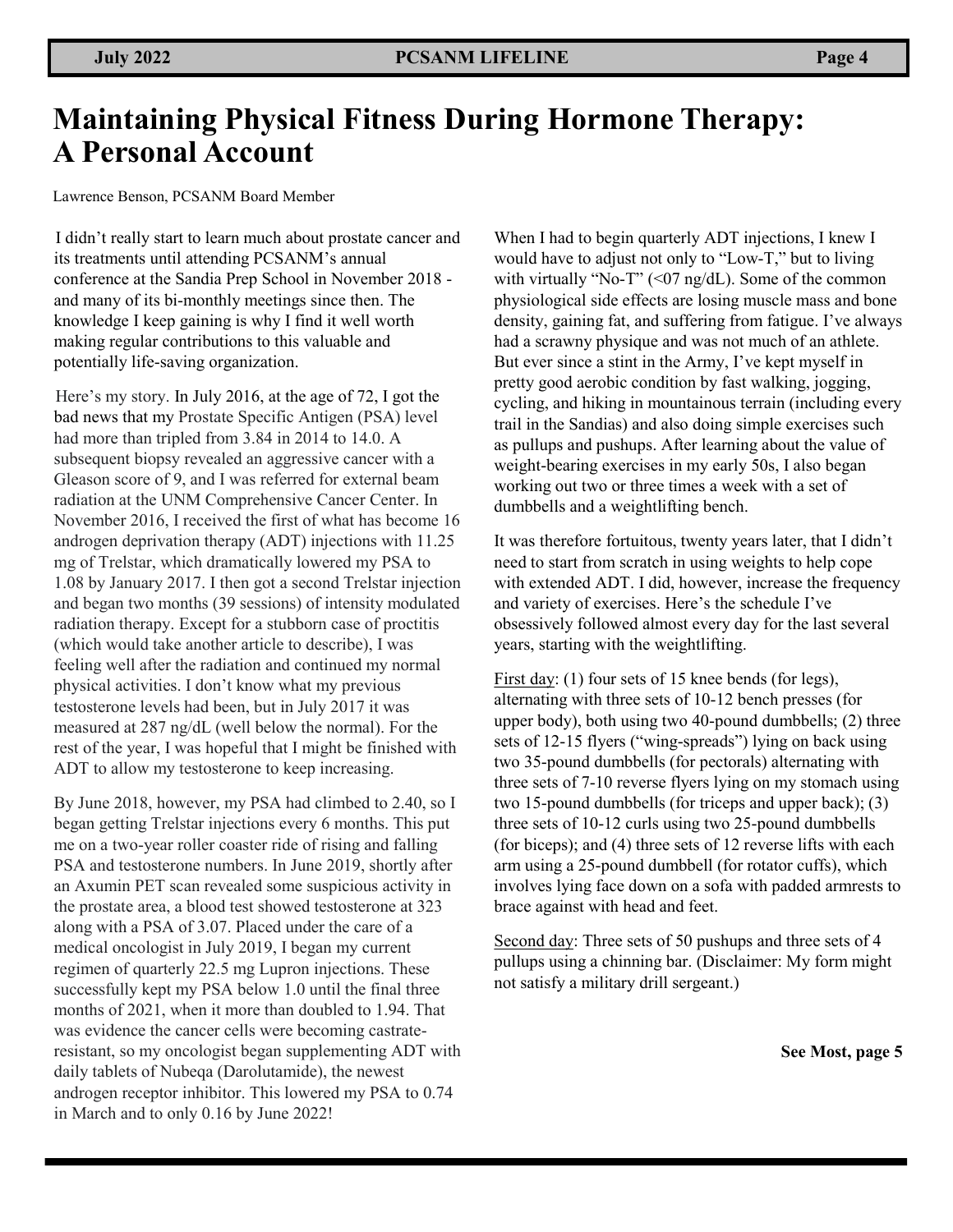## **Maintaining Physical Fitness During Hormone Therapy**

Lawrence Benson, PCSANM Board Member

#### **Continued from page 4**

Most evenings (while watching television): 150 crunches with hands under the small of my back to keep from bending my spine; side planks, holding my body straight for at least 60 seconds; balancing on each leg for at least 30 seconds; and 100 forward knee dips on each leg while holding 15-pound dumbbells.

Almost every morning: I hike 4 or more miles up local streets and onto trails in the Sandia Foothills wearing heavy 8-inch service boots and a 20-pound backpack. (Others might prefer a weighted vest.) In addition to helping stimulate bone density, the extra weight slows me down enough for my wife and I to walk together. Meanwhile, I get some aerobic exercise when breathing heavily on uphill segments. A few days a week I also jog up and run down a short uphill segment of a gravel road (without the backpack).

Exercising in a gym with modern equipment and personal trainers could well be more effective, but working out at home is very convenient, and using free weights does have some physiological advantages. Although I've not built any new muscle mass—which would require testosterone—I think I've been able to retain most of what I had before ADT. I still do about as many reps as in the past, which indicates that I haven't lost much upper body strength (even while continuing to age). But despite the daily walks and the weighted knee bends, I no longer have enough strength or stamina in my legs to backpack up mountain trails. And despite all the crunches, my abdomen has grown a slight paunch. As regards common medical measurements, my lipid levels have remained very favorable, my blood oxygen saturation has stayed in the upper 90s, my blood pressure is usually only slightly elevated, and my resting heartbeat is 60 per minute or less. Based on three DEXA scans since 2017, my bone density, although declining, has remained normal for my age. I feel very fortunate to still be in relatively good health.

**Cancer Therapy Advisor:** May 19, 2022

# **Higher Body Fat Linked to Higher Risk of PCa Death**

Leah Lawrence

Higher total and central adiposity (excess fat in the abdomen) are associated with an increased risk of death from prostate cancer, according to research published in *BMC Medicine*. Researchers found that increases in waist-to-hip ratio, body mass index (BMI), waist circumference, and total body fat percentage were associated with increases in the risk of prostate cancer death.

To discover these associations, the researchers conducted a prospective study of patients in the UK Biobank and included data from this study in a meta-analysis. The prospective study included 218,237 patients, 661 of whom died from prostate cancer. Increases in most measures of adiposity were associated with an increased risk of prostate cancer death.

Hazard ratios (HRs) for prostate cancer death were 1.07 for every 5 kg/m<sup>2</sup> increase in BMI, 1.07 for every 0.05 increase in waist-to-hip ratio, 1.06 for every 10 cm increase in waist circumference, and 1.00 for every 5% increase in total body fat percentage.

In the meta-analysis, increases in all measures of adiposity were associated with an increased risk of prostate cancer death. The meta-analysis included 19 studies reporting on BMI. There were 19,633 prostate cancer deaths in these studies, and the HR for dying from prostate cancer was 1.10 for every 5  $\text{kg/m}^2$  increase in BMI.

There were 6 studies on waist circumference and 3181 deaths in these studies. The HR for prostate cancer death was 1.07 for every 10 cm increase in waist circumference. There were 3 studies reporting on waist-tohip ratio and 1639 deaths in these studies. The HR for prostate cancer death was 1.06 for every 0.05 increase in waist-to-hip ratio. There were 2 studies reporting on body fat percentage and 670 deaths in these studies. The HR for prostate cancer death was 1.03 per 5% increase in total body fat percentage.

"Overall, we found that men with higher total and central adiposity had similarly higher risks of prostate cancer death, which may be biologically driven and/or due to differences in detection," the researchers wrote. "In either case, these findings support the benefit for men of maintaining a healthy body weight."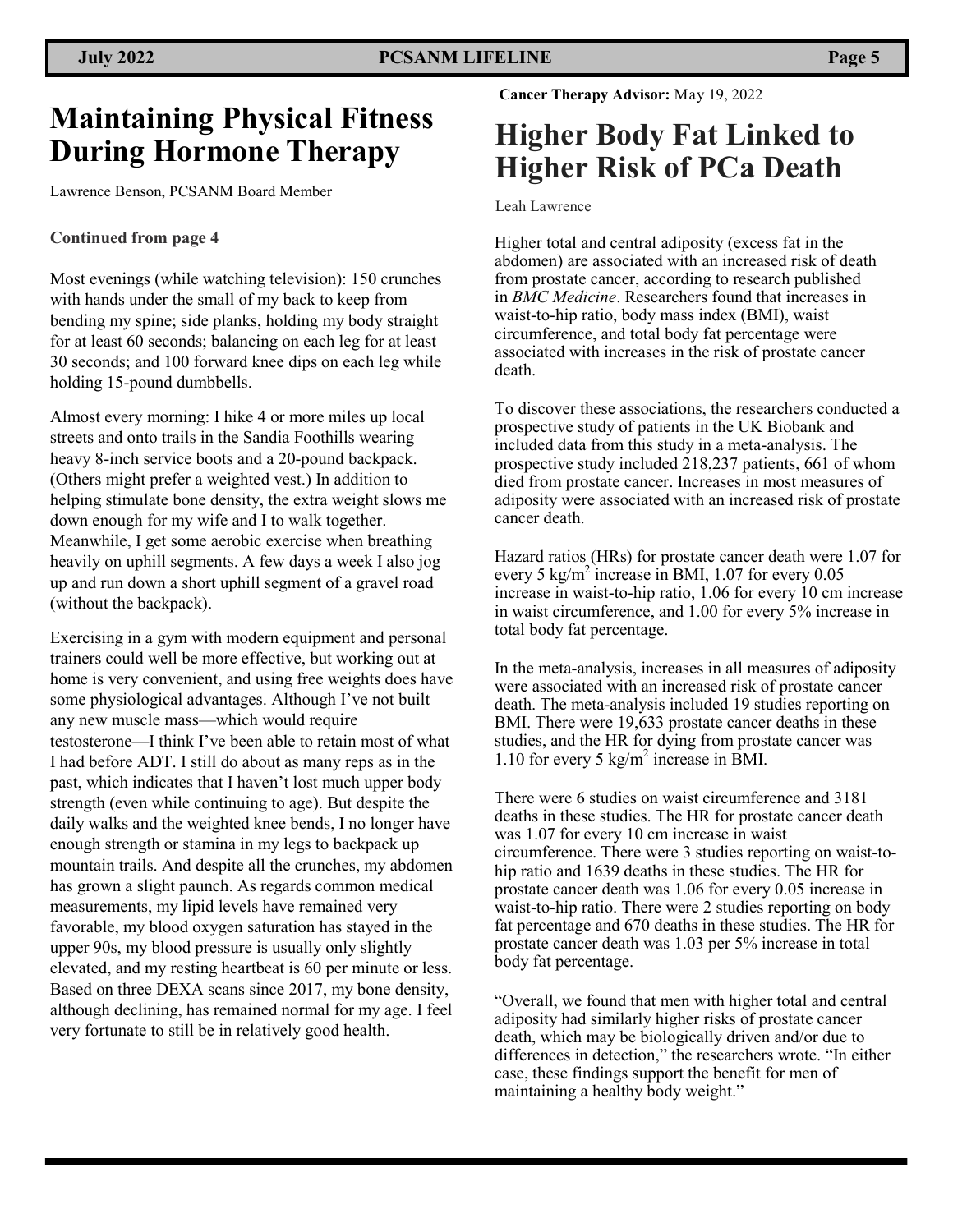#### **Medscape Medical News:** May 15, 2022

## **Most Men With Low-Risk Prostate Tumors Now Forgoing Treatment**

Howard Wolinsky

The number of men with prostate cancer who opted for active surveillance (AS) doubled nationally between 2014 and 2021, according to experts who say the dramatic increase reflects a growing understanding among both researchers and patients that low-grade prostate tumors can be safely watched for years without requiring treatment.

Roughly 60% of men eligible for AS chose that approach in 2021, up from 27% in 2014 and less than 10% in 2010, according to panel member Matthew Cooperberg, MD, MPH, of University of California San Francisco. He presented the data for a panel of the American Urological Association (AUA) today at the group's 2022 annual meeting in New Orleans.

Cooperberg attributed the hike in AS rates in the United States to the growing scientific literature and guidelines supportive of the approach, which calls for periodic assessments of low-risk tumors but no surgery, radiation, or other therapies. In Canada and parts of Europe, approximately 80%-90% of men who are eligible for AS choose that approach, experts said.

Earlier this month, the AUA and the American Society for Radiation Oncology released the [strongest](https://www.medscape.com/viewarticle/973714)  [guidelines to date](https://www.medscape.com/viewarticle/973714) supporting AS for low-[risk patients,](https://www.medscape.com/viewarticle/972337) and, for the first time, for select patients with favorable intermediate-risk prostate cancer.

In 2012, the US Preventative Services Task Force (USPSTF) recommended against screening for prostatespecific antigen (PSA), concluding that the benefits of the test did not outweigh the risks, such as overdiagnosis and overtreatment of low-risk prostate cancer. Urologists blamed the USPSTF policy [for a decline in PSA](https://academic.oup.com/jnci/advance-article-abstract/doi/10.1093/jnci/djac066/6555003?redirectedFrom=fulltext)  [screening](https://academic.oup.com/jnci/advance-article-abstract/doi/10.1093/jnci/djac066/6555003?redirectedFrom=fulltext) and an uptick in the diagnosis of advanced prostate cancer.

Cooperberg said the shift served as "a bit of a wake-up call for at least a segment of the urology community that if we didn't fix the overtreatment problem, we would never retake the terms of the conversation about screening and early detection."

In 2018, following protests by urologists and patient advocates, the USPSTF revised its statements to include shared decision-making for PSA testing in men aged 55-69 years, reflecting emerging evidence of longer-term benefits and widespread adoption of active surveillance after detection of low-risk disease, he said.

Laurence Klotz, MD, the University of Toronto researcher who named and helped develop AS 30 years ago, and who was not on the AUA panel, said other factors also help to explain the growing interest in AS. These include an increasing consensus among experts on the value of the strategy, mounting public awareness of its benefits, the efforts of support and advocacy groups, and the arrival of more sophisticated imaging and biomarkers that help further refine risk.

"We're shrinking the gray zone," Klotz said. "Remaining resistance to AS is due to legitimate concerns about missing significant cancer and losing a patient to metastatic disease, and perhaps financial drivers, particularly with less invasive technologies like radiation and focal therapy."

William Catalona, MD, a panel member from Northwestern University Feinberg School of Medicine in Chicago, said the AUA's Prostate Cancer Active Surveillance Project has set a goal of 80% uptake of AS in patients with low-risk prostate cancer. Catalona, an early critic of AS, called that figure "optimal and realistic" and should happen "as soon as possible."

Catalona said the 80% benchmark matches acceptance of AS within the US Department of Veterans Affairs hospitals. However, Klotz said the American culture of treatment, which is driven at least in part by financial incentives on the part of physicians, may prevent the growth of AS above 80% in this country.

Cooperberg said financial incentives are real. "I think it's a small minority of docs that are heavily driven by the financial incentive, but it certainly exists," he told Medscape. When you look at the extreme variation of active surveillance rates, there is no question that factors like reimbursement are going to play a role."

Catalona, who through the first decade of the 2000s regularly debated Klotz about the concept of AS, said he today recommends AS when appropriate. "The variability of AS adoption among practices and physicians varies from 0% to 100%. Therefore, some are too 'tight' in recommending AS and some are 'too loose.' I do not attempt to steer [patients] into treatment unless I believe that would be their best option. Nevertheless, some opt for surveillance when I believe they are making a mistake, and some opt for treatment when I believe surveillance would have been a rational choice."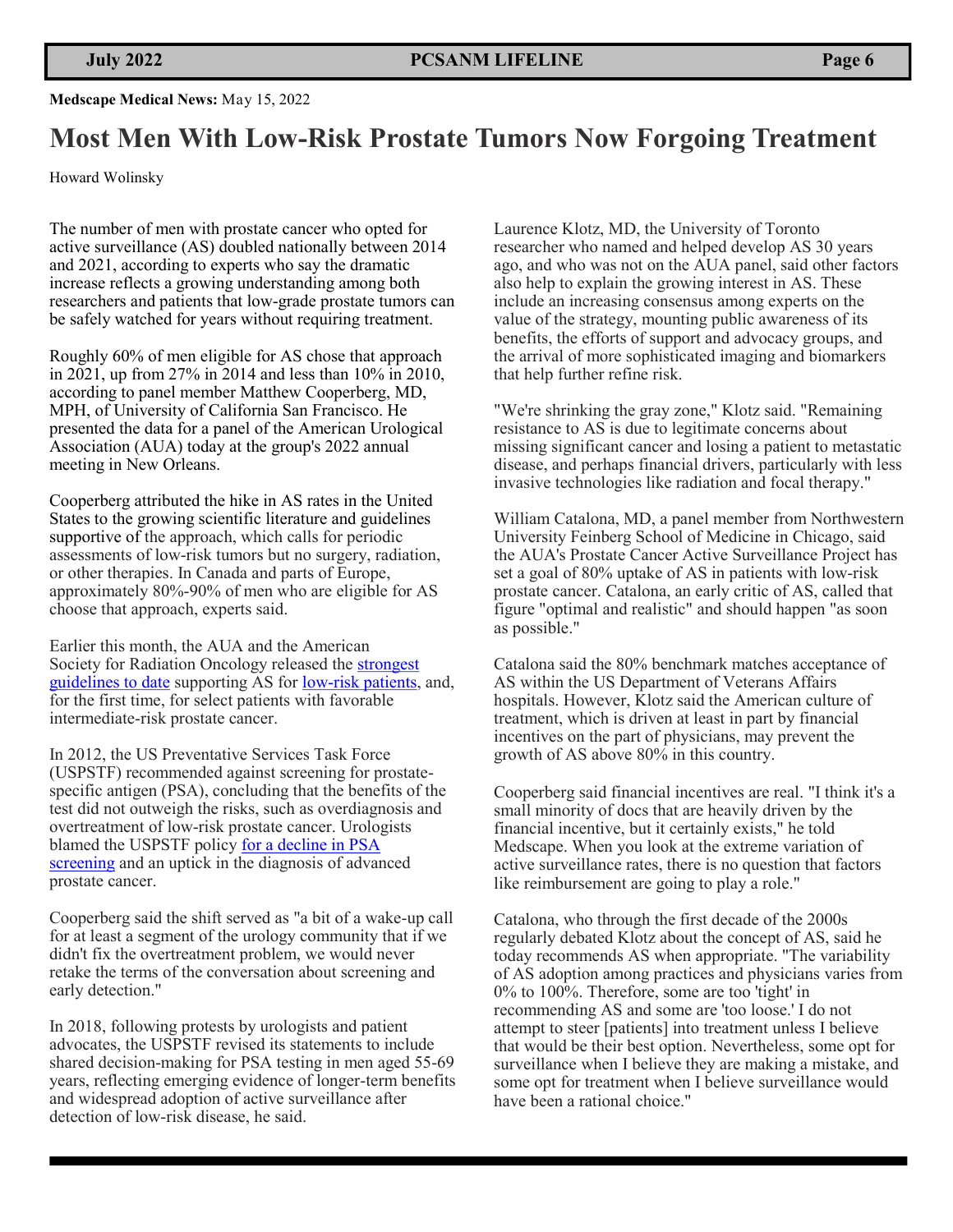**Science Daily:** May 26, 2022

# **New Combined Therapy Extends Lives**

Cedars-Sinai Medical Center

A cancer study shows hormone therapy, plus pelvic lymph node treatment, improves survival in men with prostate cancer.

The study also shows that patients with prostate cancer who didn't receive androgen deprivation therapy -- and who did not receive pelvic lymph node radiation -- had a five-year survival of 70%. "We can now confirm that pelvic lymph node treatment used together with androgen deprivation therapy, or even used as a stand-alone treatment option, greatly improves outcomes in patients with postoperative prostate cancer," said Howard Sandler, MD, chair of the Department of Radiation Oncology at Cedars-Sinai Cancer and senior author of the study. "These findings are an encouraging step forward, both for the medical community and for the patients and their loved ones seeking curative treatment options."

The international, Phase III clinical trial that served as the basis of *The Lancet* study, enrolled 1,716 patients between March 31, 2008, and March 30, 2015. Enrollees were separated into three groups.

Group one received salvage prostate bed radiotherapy -- a standard radiation targeted to the area in which the prostate used to exist before its surgical removal. These patients had a median five-year survival of 71%.

The second group received the standard radiation treatment, in combination with androgen deprivation therapy. They had a median five-year survival of 81%.

The third group received salvage prostate bed radiotherapy, androgen deprivation therapy *and* pelvic lymph node radiation. These patients had a five-year freedom from progression of just over 87%.

"The combined treatment approach proved to be the most beneficial approach," said Sandler, also the Ronald H. Bloom Family Chair in Cancer Therapeutics and professor of Radiation Oncology at Cedars-Sinai. Many men diagnosed with prostate cancer will undergo a prostatectomy -- the surgical removal of the prostate. After surgery, a man's PSA level should be near zero. However, some men start to see their PSA levels rise several years after surgery. This is typically an indication that radiation therapy is needed. Sandler says men with postoperative prostate cancer can have excellent outcomes, especially if radiation is given early -- when PSA levels are at their lowest -- and in combination with proven therapies, as suggested in this new research.

**Renal and Urology News:** May 15, 2022

## **Negative MRI in Active Surveillance Often Predicts Stable Prostate Cancer**

#### Natasha Persaud

For men on prostate cancer active surveillance (AS), negative results on multiparametric magnetic resonance imaging (mpMRI) often predicts stable disease, according to investigators presenting at the American Urological Association's 2022 annual meeting in New Orleans, Louisiana. Cases with high PSA density (PSAD) are an exception.

At the Cleveland Clinic AS program, 466 patients underwent a median of 4 prostate mpMRIs over 3.4 years; 120 (25.7%) had at least 1 surveillance mpMRI showing no distinct lesions in the prostate. Of these patients, 73 patients underwent a subsequent biopsy.

Among the 95 prostate biopsies performed in this group, 34.7% displayed tumors of equal-grade to the previous pathology and 49.5% showed lower-grade tumors, Jacob Enders, BS, a medical student at Cleveland Clinic Lerner College of Medicine of Case Western Reserve School of Medicine in Ohio, reported. Only 10.5% of biopsies (in 9 of the 73 patients who underwent biopsy) showed upgrading to clinically significant prostate cancer of Gleason grade group 2 or higher.

In a multivariate logistic regression model, higher PSAD predicted upgrading to Gleason grade group 2 or higher prostate cancer at biopsy. Each 0.10 ng/mL/cc increment in PSAD was significantly associated with 4.2-fold increased odds of clinically significant prostate cancer, Enders reported.

"Patients with a negative mpMRI were more likely to be upgraded to [clinically significant prostate cancer] with increasing PSA density," Enders and colleagues wrote in a study abstract. "Thus, patients with a negative mpMRI, especially in the setting of a low PSA density, may be able to defer biopsy given the low likelihood for disease upgrading."